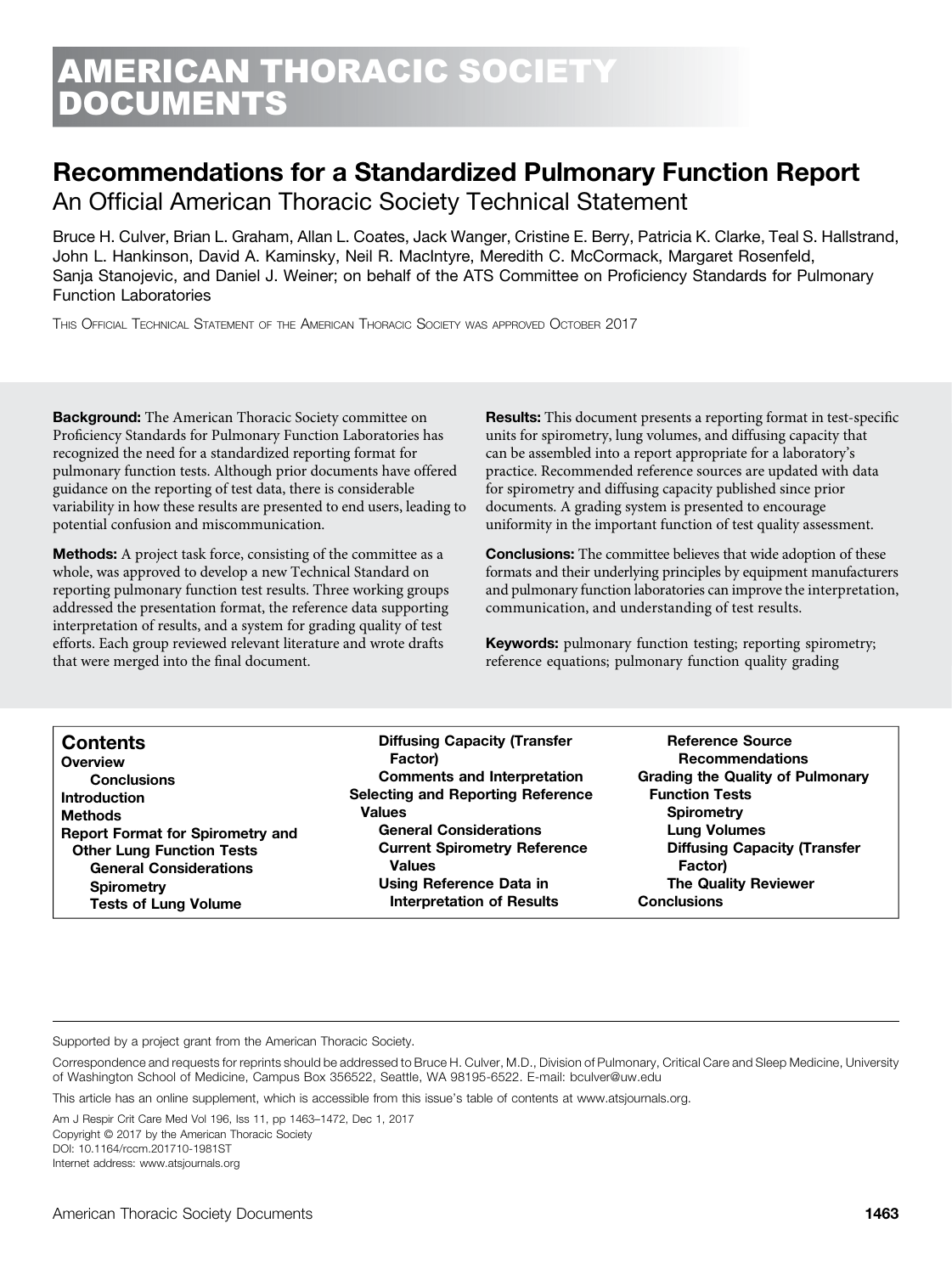# **Overview**

The American Thoracic Society Committee on Proficiency Standards for Pulmonary Function Laboratories (ATS PFT Committee) has been concerned about the wide variability in pulmonary function test (PFT) reports among laboratories and has discussed the need for a more standardized format, to include information to assist accurate interpretation and to enhance the communication of results to end users. ATS support was granted to develop a technical standard to address this need and also to update reference sources and to propose a standardized quality grading system.

# **Conclusions**

- A uniform format for the presentation of PFT results in reports to users and in the medical record can reduce potential miscommunication or misunderstanding.
	- ∘ Only information with validated clinical application should be included.
	- ∘ The normal limit(s) of each test parameter should be displayed.
	- ∘ Consistent with other laboratory values, the measured value should be shown before reference values, ranges, or normal limits.
	- ∘ Report and/or display of the displacement of the result from a predicted value in standard deviation units (z-score) can help in understanding abnormality.
- For spirometry, many parameters can be calculated but most do not add clinical utility and should not be routinely reported.
	- ∘ Only FVC, FEV1, and FEV1/FVC need be routinely reported.
	- ∘ Measurement of slow VC and calculation of  $FEV<sub>1</sub>/VC$  are a useful adjunct in patients with suspected airflow obstruction.
	- ∘ Reporting FEV1/FVC (or FEV1/VC) as a decimal fraction, and not reporting it as a percentage of the predicted value for this ratio, will help to minimize miscommunication.
- Lung volumes
	- ∘ The nitrogen washout plot for multibreath tests and the tracings for plethysmograph tests can be shown graphically to aid quality assessment.
- For diffusing capacity the report is consistent with the 2017 European Respiratory Society (ERS)/ATS Technical Standard for this test.
	- ∘ Barometric pressure should be measured and reported and the measured value corrected to the standard pressure of 760 mm Hg.
- <sup>d</sup> Newer collated reference equations for spirometry and diffusing capacity have been developed since prior ATS documents and warrant wide implementation.
	- ∘ The Global Lung Function Initiative (GLI)-2012 multiethnic spirometry reference values are recommended for use in North America and elsewhere for the ethnic groups represented. Their smooth continuity throughout growth is advantageous for laboratories testing children or adolescents.
	- ∘ The National Health and Nutrition Examination Survey (NHANES) III reference values (recommended for North America in 2005 ATS/ERS documents) remain appropriate where maintaining continuity is important.
	- ∘ Regardless of the reference source or lower limit of normal (LLN) chosen, interpreters should be aware of uncertainty when interpreting values near any dichotomous boundary.
	- ∘ For lung volumes and diffusing capacity, no prior ATS recommendation has been made because of the wide divergence of available reference values. A large compilation of international data has been completed for the diffusing capacity of the lung for carbon monoxide  $(D_{\text{L}_\text{CO}})$ and is underway for lung volumes. The resulting reference equations should be widely adopted when published.
- Pulmonary function tests that fail to meet optimal standards may still provide useful information. A grading system for test quality can allow for this use, while providing an indication of the uncertainty imposed, and is most helpful if widely standardized.
	- ∘ For spirometry, FVC and FEV1 are graded separately on an A–F scale either manually or by software. There is evidence that grades A–C are clinically useful, whereas grades D and E may have limited value, and grade F should not be used. The same scale,

with different criteria values, is used for children.

∘ For diffusing capacity a similar grading scale is presented on the basis of 2017 ERS/ATS standards.

# Introduction

The range of reporting formats currently in use is wide; commercial PFT systems offer differing reports, and some clinical laboratories customize their own. Differently arranged reports can lead to confusion or errors and make comparisons of data from different laboratories unnecessarily difficult. PFT equipment manufacturers have expressed a desire for, and a willingness to implement, a standardized form once it has been established. Newer reference data for spirometry and diffusing capacity have become available since the publication of prior guidelines, and a standardized system for grading the quality of lung function tests would be desirable.

# **Methods**

For several years the ATS PFT Committee has been discussing and sharing ideas for improvement in the reporting of PFT results. A project task force, consisting of the committee as a whole, was approved to develop this new technical standard. The committee included adult and pediatric pulmonologists and physiologists and respiratory therapists with extensive PFT experience. Three working groups addressed the presentation format, the reference data supporting interpretation of results, and a system for grading quality of test efforts. Each group reviewed relevant literature and wrote drafts that were merged into the final document. As there is rather limited literature to support the necessary choices, these were made by consensus; all members approved the final document.

# Report Format for Spirometry and Other Lung Function Tests

# General Considerations

The following recommendations and rationale are based on developing a format that will be intuitive, will include only information with validated clinical application, will be based on the use of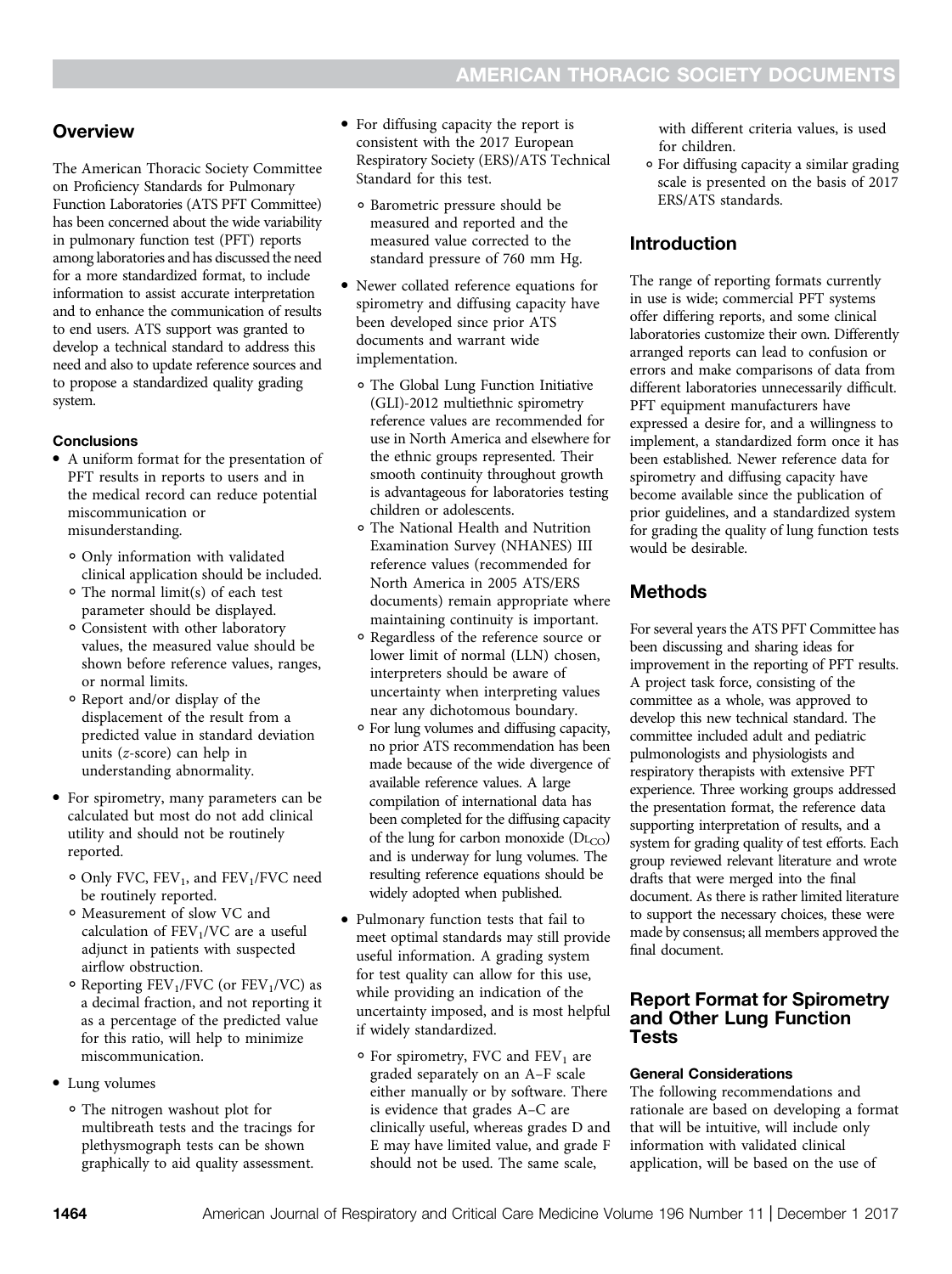the LLN, and will be consistent with prior recommendations for PFT interpretation and reporting (1–4). Some recommendations are necessarily arbitrary (e.g., the order of rows or columns) but reflect a consensus of current and prior committee members and an informal survey of others (5). Although individual preferences vary, there is wide agreement that the benefit of uniformity outweighs these.

The report format recommended is presented in test-specific units that can be assembled into a report appropriate for a laboratory's practice or even an individual test session. It is designed so that for simple testing it can be printed, along with interpretive comments, on a single page as a report to a referring physician or for inclusion in the medical record. Of necessity, this contains limited information and is not intended as the only resource for the interpreter, who should have the option of displaying all individual maneuvers from a given PFT session, increasingly done on digital systems. Standardized electronic formats for the saving of all PFT data, including each individual maneuver, are being recommended (6). This will allow reviewers the flexibility to see additional detail or to reanalyze previous PFTs or apply new reference values as they become available. A standardized methodology to incorporate PFT data into electronic medical records is needed, but is beyond the scope of this report. See Appendix EA in the online supplement for a suggested list of test results to save to the electronic medical record.

In designing the standardized report, the committee recognized that aspects of data presentation can affect decisionmaking (7). The use of boldface or colored fonts to highlight measured values below the LLN can draw attention to these, but imposes a binary decision on a continuous variable. The number of variables reported can also have an impact because including a large number of outcomes in the report increases the statistical likelihood of one falling below an arbitrary LLN, with the risk of a false positive result (8).

All reports must begin with unambiguous patient identification, including patient name, medical record number, sex, and date of birth; the latter can be compared with previous records as a check for possible identification errors, as

well as for calculating patient age (year to one decimal place for children and adolescents, e.g., age 6.3 yr) (9, 10). Other essential information is height (to the nearest centimeter) and weight, ethnicity, and date of the test. Other useful information includes smoking history, reason for the test, and referring physician's name. Additional information may include oxygen saturation and barometric pressure.

The display will vary with the testing done, but the suggested order is spirometry, slow vital capacity, and/or lung volume measurement, and diffusing capacity of the lung for carbon monoxide ( $D_{\text{LCO}}$ ). Other tests could be added such as forced oscillometry, maximal respiratory system pressure, levels of expired nitric oxide, or other tests, but the philosophy should be similar, that is, reference source, normal limits, graphs that convey quality information, and exclusion of information without clinical value.

The recommended order of the columns in tabular data is the actual value, the LLN, the z-score (optional), and the percent predicted value. The predicted value itself is unnecessary, as it does not aid in the interpretation of abnormality. The z-score of a result is the number of standard deviations it lies away from the mean or, for regression equations, the number of standardized residuals away from the predicted value. Linear graphical displays visualize this in relationship to the normal range and assist in assessing the significance of abnormal values (11, 12). (If newly introduced to the reports, adding a brief explanation may be helpful.) The reference source from which the LLN and percent predicted value are derived must be listed, and whether or not these are adjusted or specific for race/ethnicity must also be stated in technician comments.

### **Spirometry**

As shown in Figure 1, numerical values are given only for the  $FEV_1$ , the FVC, and the  $FEV<sub>1</sub>/FVC$  ratio; the latter should be reported as a decimal fraction and the space for percent predicted value left blank to minimize miscommunications. When appropriate, an additional row can be added for  $FEV<sub>1</sub>$ /(slow) VC (1, 2). Forced expiratory time (FET) is reported to aid quality assessment. If bronchodilators are given, the LLN column need not be repeated; the absolute and percent change should be given only for  $FEV<sub>1</sub>$  and  $FVC$ . Other numerical

values such as the forced inspiratory flow at 75% of FVC (FEF<sub>75%</sub>) and FEF<sub>25-75%</sub> have not demonstrated added value for identifying obstruction in adults or children, and therefore are not recommended for routine use (13, 14). The flow–volume curve and the volume–time curve are displayed, from which the peak flow and FET can be seen. These graphs must have sufficient resolution to evaluate the quality of the data. For the volume–time curve, the volume scale should be at least 10 mm/L, the time scale at least 20 mm/s, and 1 second prior to the start of expiration should be displayed (2). On the flow–volume plot, the flow display should be at least 5 mm/L/s, and the ratio of flow to volume should be 2 L/s to 1 L. The scales of the graphs may be adjusted to maximize the image within the available space on the report form, especially for tests on small children. The linear analog scales, where the values for FEV<sub>1</sub>, FVC, and their ratio are plotted as z-scores relative to the predicted value  $(z = 0)$ , give an intuitive sense of severity (12). Because there is always some uncertainty about the application of any prediction to an individual and about the exact LLN, a large star rather than a discrete point is used on the scale to suggest that caution is indicated when interpreting values close to the LLN.

For slow vital capacity, the graph shows baseline tidal breathing to assess whether inspiration occurred from a stable endexpiratory volume (3). The largest vital capacity is reported along with the inspiratory capacity and, when appropriate, the  $FEV<sub>1</sub>/VC$ .

# Tests of Lung Volume

Values derived by body plethysmography or gas dilution are displayed with the same column order (Figure 2). We show a full complement of volume parameters listed in a physiologically rational order; however, some laboratories may choose not to report all. With a multibreath nitrogen  $(N_2)$ washout the graph of the fall in  $N_2$ concentration gives an indication of any leaks present (3). For helium dilution functional residual capacity (no graph displayed), equilibration is considered to be complete when the change in helium concentration is less than 0.02% for 30 seconds. The histogram displays the actual volume increments beside the predicted volumes as an indication of severity, and zscores are shown here in a vertical format.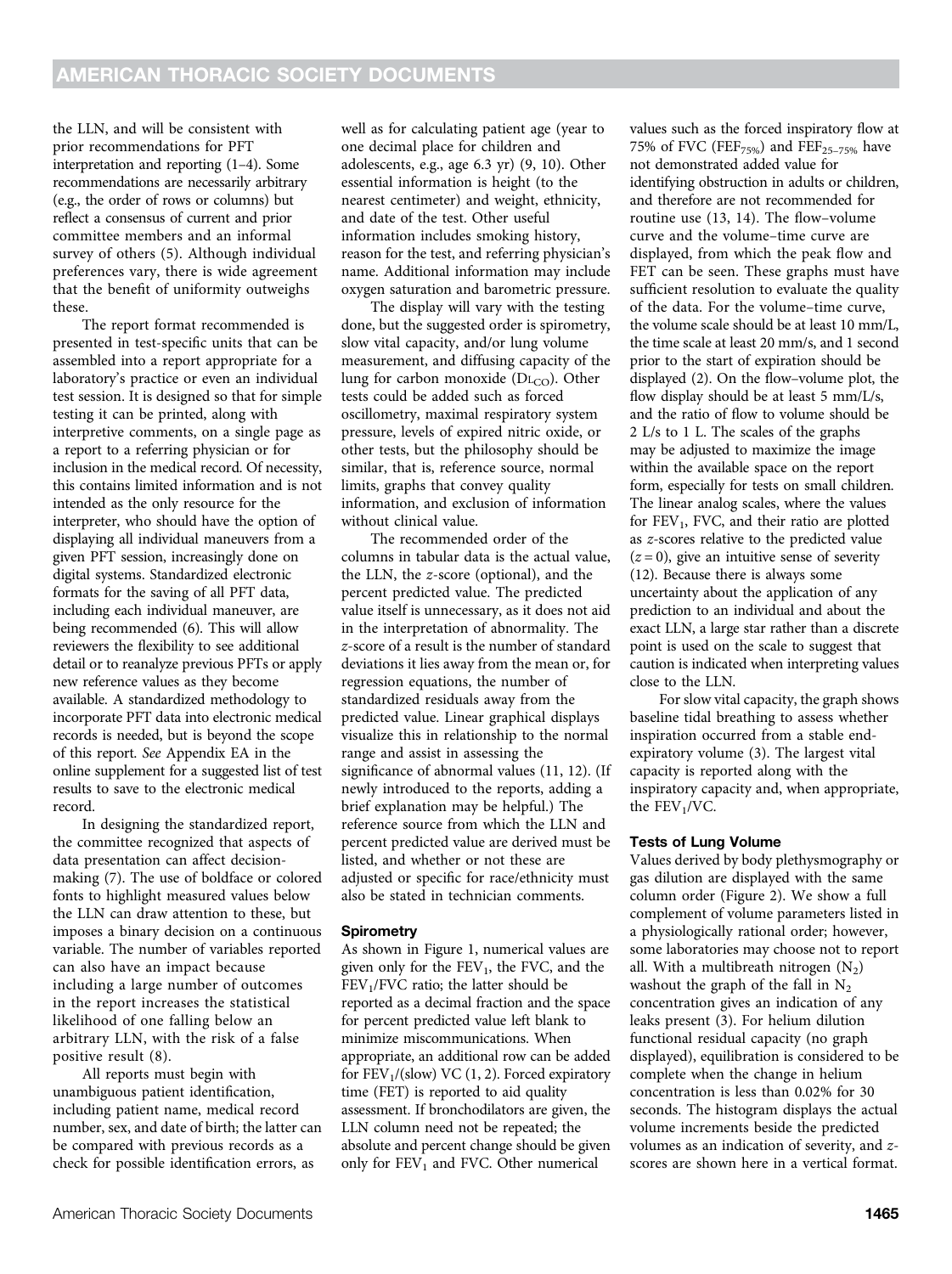| Sample Pulmonary                                         | Name:       | Xxxxxxxxxx, Yyyyyyyyy | Referred by:              | Dr. G. Practitioner |
|----------------------------------------------------------|-------------|-----------------------|---------------------------|---------------------|
|                                                          | ID:         | 111 222 333           | Date of test:             | 2017-Feb-20 14:30   |
| <b>Function Laboratory</b>                               | Sex:        | <b>Male</b>           | Reason:                   | Short of breath     |
| Anytown, Anywhere<br>555-345-6789<br>pftests@lunglab.com | Birth date: | 1965-Aug-04           | SpO <sub>2</sub> at rest: | 99%                 |
|                                                          | Age:        | 51                    | Height:                   | 69 in:<br>175 cm    |
|                                                          | Ethnicity:  | Caucasian             | Weight:                   | 202 lb; 91.8 kg     |
|                                                          | Smoking:    | Ex-smoker             | BMI:                      | 30.0 $kg/m2$        |

#### **SPIROMETRY**

|                                                                                          | Pre-Bronchodilator |      |         |       | Post-Bronchodilator |             |         |       |        |       |
|------------------------------------------------------------------------------------------|--------------------|------|---------|-------|---------------------|-------------|---------|-------|--------|-------|
|                                                                                          | <b>Best</b>        | LLN  | z-score | %Pred |                     | <b>Best</b> | z-score | %Pred | Change | %Chng |
| $FVC$ (L)                                                                                | 3.90               | 3.70 | $-1.34$ | 82%   |                     | 4.70        | $-0.09$ | 99%   | 600 mL | 20%   |
| FEV1(L)                                                                                  | 2.02               | 2.91 | $-3.78$ | 54%   |                     | 2.61        | $-2.21$ | 70%   | 590 mL | 29%   |
| FEV1/FVC                                                                                 | 0.52               | 0.68 | $-3.54$ |       |                     | 0.55        | $-3.35$ |       |        |       |
| FET(s)                                                                                   | 10.3               |      |         |       |                     | 11.2        |         |       |        |       |
| Reference values: GLI 2012 Test quality: Pre: FEV1 - A, FVC - A; Post: FEV1 - A, FVC - B |                    |      |         |       |                     |             |         |       |        |       |





#### **SLOW VITAL CAPACITY** (Pre-Bronchodilator)

|                                                           | <b>Best</b> | <b>LLN</b> | <b>ULN</b> | z-score | %Pred |  |
|-----------------------------------------------------------|-------------|------------|------------|---------|-------|--|
| VC(L)                                                     | 4.17        | 4.0        | 6.0        | $-1.61$ | 83%   |  |
| IC(L)                                                     | 2.76        | 2.4        | 3.9        |         | 87%   |  |
| IFEV1/VC                                                  | 0.48        | 0.68       |            | $-3.86$ |       |  |
| Reference values: VC - Gutierrez 2004; FEV1/VC - GLI 2012 |             |            |            |         |       |  |





Figure 1. Example of a single-page report for pre- and postbronchodilator spirometry testing. The linear graphic is divided in units of 1 SD, with the LLN shown at a z-score of  $-1.64$ . This simplified report is suitable for the medical record or referring physician, but the test interpreter should have access to the data and curves of all acceptable spirometry efforts. FET = forced expiratory time; GLI = Global Lung Function Initiative; IC = inspiratory capacity; LLN = lower limit of normal; Sp<sub>O<sub>2</sub></sub> = oxygen saturation as measured by pulse oximetry; ULN = upper limit of normal; VC = vital capacity.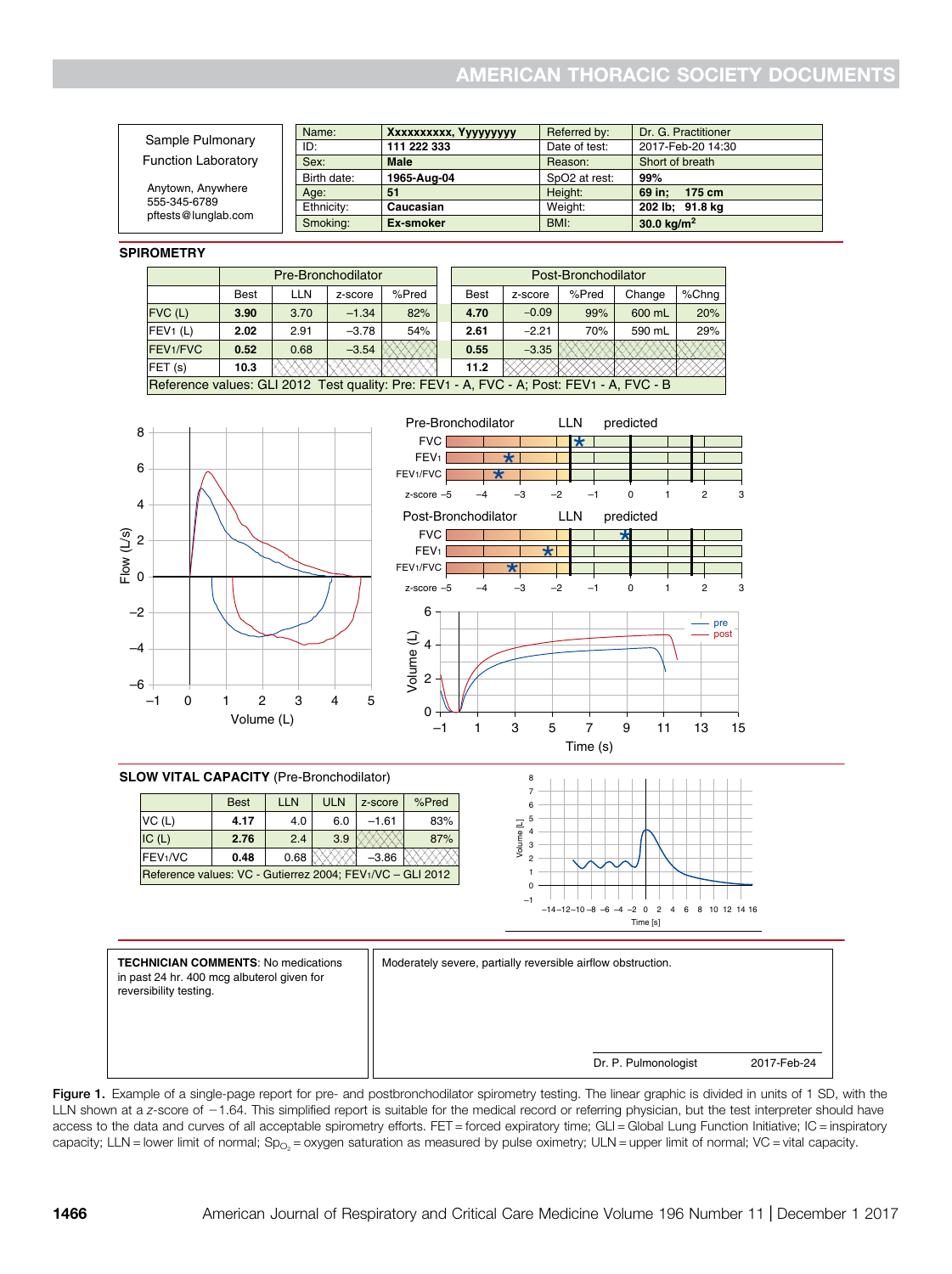|                                                        | Result | <b>LLN</b> | <b>ULN</b> | z-score | %Pred |  |
|--------------------------------------------------------|--------|------------|------------|---------|-------|--|
| $TLC$ mb $(L)$                                         | 5.95   | 5.8        | 8.5        | $-1.45$ | 83%   |  |
| VC(L)                                                  | 4.05   | 4.0        | 6.0        | $-1.61$ | 81%   |  |
| ICmb(L)                                                | 3.27   |            |            |         | 88%   |  |
| FRC mb (L)                                             | 2.68   | 2.2        | 4.6        | $-1.03$ | 78%   |  |
| ERV(L)                                                 | 0.78   |            |            |         | 61%   |  |
| $RV$ mb $(L)$                                          | 1.90   | 1.4        | 2.9        | $-0.49$ | 89%   |  |
| RV/TLC (%)<br>32%                                      |        |            |            |         |       |  |
| Reference values: Gutierrez 2004; Test quality: QA met |        |            |            |         |       |  |

### **MULTI-BREATH NITROGEN WASHOUT** (Post-Bronchodilator)



#### **PLETHYSMOGRAPHY** (Post-Bronchodilator) **Propriet According to Pressure** Pressure

|                                                        | Result | LLN | ULN | z-score | %Pred |
|--------------------------------------------------------|--------|-----|-----|---------|-------|
| $TLC$ pl $(L)$                                         | 8.68   | 6.6 | 9.3 | 0.90    | 109%  |
| $VC$ (L)                                               | 4.79   | 4.5 | 6.5 | $-1.15$ | 87%   |
| $IC$ pl $(L)$                                          | 3.42   | 2.7 | 4.1 |         | 100%  |
| $FRC$ pl $(L)$                                         | 5.26   | 2.7 | 5.0 | 2.00    | 137%  |
| ERV(L)                                                 | 1.29   | 1.3 | 2.1 |         | 76%   |
| $RV$ pl $(L)$                                          | 3.89   | 1.7 | 3.2 | 3.07    | 160%  |
| <b>RV/TLC</b>                                          | 45%    | 27% | 45% |         |       |
| Vtg(L)                                                 | 5.92   | 3.1 | 5.5 |         | 138%  |
| Reference values: Gutierrez 2004; Test quality: QA met |        |     |     |         |       |

 $9 +$  ULN 15 8 7 10 IC LLN 6 5 Volume (L) Volume (L) 5 ULN ERV 0 4 3 –5 ULN LLN 2  $-10$ LLN RV 1 –15  $\Omega$ 20 mL Pred Result TLC FRC RV

Figure 2. Examples of the recommended reporting format for lung volume testing in one subject by multibreath nitrogen  $(N_2)$  washout and in another subject by plethysmography. The N<sub>2</sub> washout is plotted on a log scale, resulting in a nearly linear profile. On this plethysmography tracing the box pressure has been converted to volume to show the thoracic excursions at a scale of 20 ml per division. The bar graphs on the right show the predicted and observed values of RV, FRC, and TLC, and the arrows show these results in relation to their normal range on vertical linear scales. The graphs depict RV in blue, ERV in orange, IC in gray, and normal range in green. (See Figures E1 and E2 in the online supplement for examples of consolidated reports for full pulmonary function tests.) ERV = expiratory reserve volume; IC = inspiratory capacity; LLN = lower limit of normal; mb = multibreath; pl = plethysmography; QA = quality assurance; RV = residual volume; TLC = total lung capacity; ULN = upper limit of normal; VC = vital capacity; Vtg = thoracic gas volume.

When diffusion capacity is measured, a comparison of total lung capacity measured by both techniques can be a useful quality control measure or an indication of maldistribution.

## Diffusing Capacity (Transfer Factor)

The display (Figure 3) gives the relevant values, the LLN, and the percent predicted value along with the reference source, a quality assurance indication, and the conditions of the test, in this case postbronchodilator. The barometric pressure should be given, as well as stating whether the values were corrected to standard barometric pressure (particularly important for laboratories at altitude) (6). Reporting the carbon monoxide transfer coefficient

 $(Kco)$  is optional, but the term  $D<sub>L</sub>/V<sub>A</sub>$  (the ratio of diffusing capacity to alveolar volume) should be avoided as it is commonly misunderstood. If measured, the hemoglobin should be shown as well as the adjusted predicted values for both  $D_{\text{L}}$ and KCO. The display shows the washout of both carbon monoxide and the tracer gas and the sample volume. The sample volume



Figure 3. Example of the recommended reporting format for the single-breath diffusing capacity test. The 2017 Technical Standard for DL<sub>CO</sub> (6) requires that the CO and tracer gas concentrations be graphed versus exhaled volume, rather than versus time as shown here. When hemoglobin is measured, it should be shown on the report with a note indicating whether the predicted value has been adjusted for this. CH4 = methane (tracer gas);  $D_{\text{CO}}$  = diffusing capacity of the lung for carbon monoxide; GLI = Global Lung Function Initiative; Kco = carbon monoxide transfer coefficient; LLN = lower limit of normal; PB = barometric pressure; pred adj Hb = hemoglobin adjusted for predicted value; sb = single breath; TLC = total lung capacity; VI/Vc = inspired volume/vital capacity.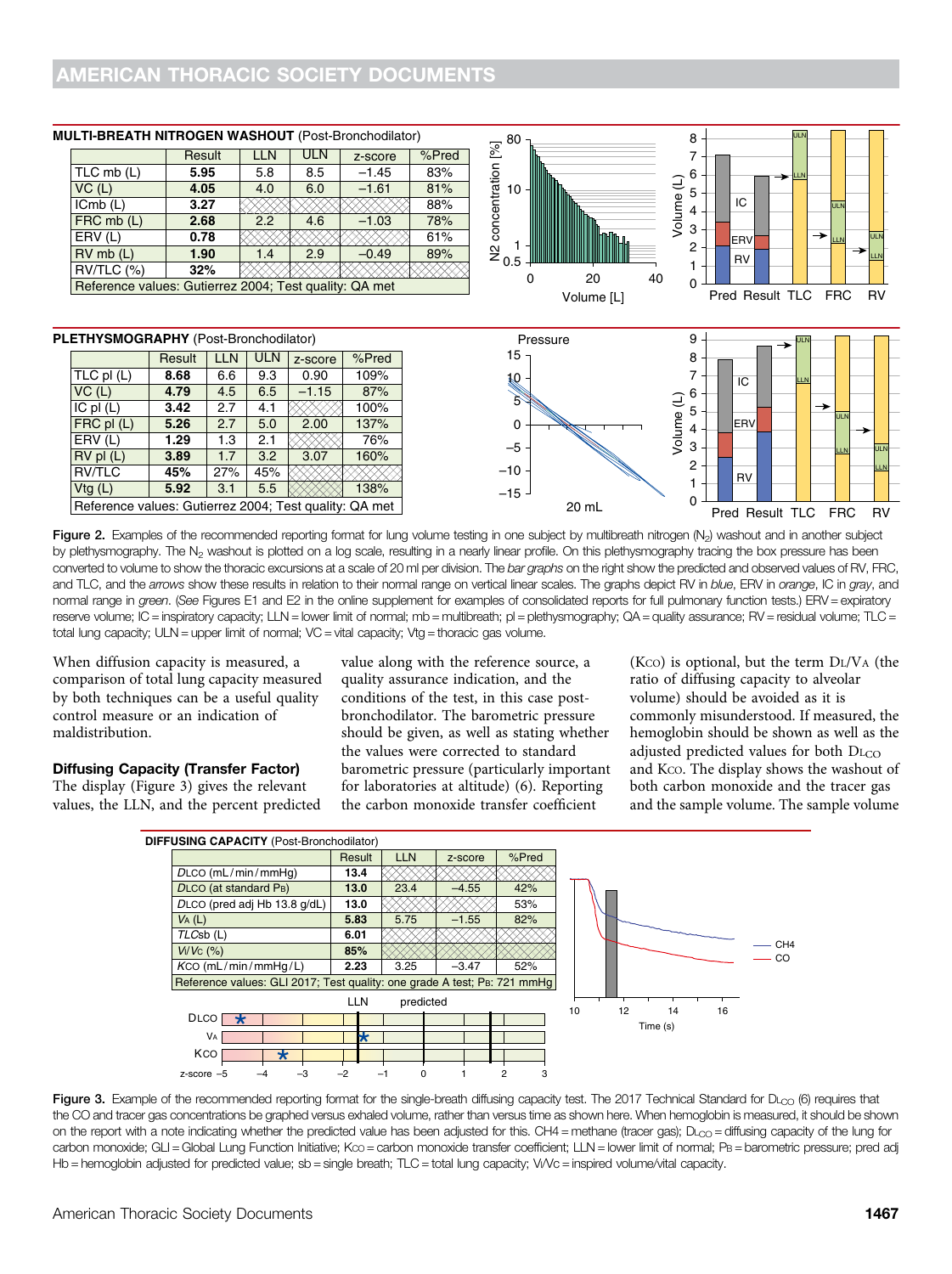is "virtual" and derived from rapid-acting analyzers and can be adjusted for the size of the patient after the maneuver. However, the display must show the sample volume that was used in the calculation (4). Again, there is a linear graph where the result is plotted as z-scores away from the predicted value.

### Comments and Interpretation

There is a place for technician comments on the test session, any quality issues, and other relevant information that may aid in interpretation. The accompanying figures show how the format units may be combined into one-page reports for both spirometry (Figure 1) and more complete test sessions (Figures E1 and E2). The onepage form has space for only a brief interpretive summary, and therefore laboratories preferring a more detailed interpretation and/or less crowded components may opt for a two-page report. Test tracings are shown for spirometry and other tests as well, but some laboratories may choose not to include all of these for the end user as long as the interpreter has full access to them. Although comparison with prior values is important to interpretation, a format for this is not addressed in this document.

# Selecting and Reporting Reference Values

### General Considerations

Interpretation of PFTs requires comparison with reference values because lung function depends on body dimensions and physiological changes throughout growth and aging. Reference equations use such factors as height, age, sex, and race/ethnicity to predict the average lung function as well as the range of expected values, with the goal of distinguishing the effects of disease from normal variability among healthy individuals.

PFT laboratories must select appropriate reference values for the patients being tested. These should be generated from high-quality data collected from a large sample of healthy asymptomatic individuals who have never smoked or been affected by other respiratory illness or significant exposures. Not all published reference sources meet these criteria; therefore careful consideration of the advantages and disadvantages of available reference values is necessary.

Lung function reports should identify the source of reference values, because the same measured values may be interpreted differently based on the reference source used. Furthermore, manufacturers need to be transparent when reference values have been combined from various sources. In the event that a laboratory changes its selected reference equations, this should be noted on the report, and percent predicted values for prior lung function data should be recalculated, if possible. It is preferred that there be no discontinuity between pediatric and adult equations in the reference values selected, and extrapolation of values beyond the age range of the equations should not be done during growth and will increase uncertainty in the elderly (9, 15). Any such extrapolation must be noted in technician comments.

#### Current Spirometry Reference Values

In 2005, the 1999 NHANES III spirometry reference equations (16) were recommended for use in North America (1). This study provided values for whites, African Americans, and Mexican Americans living in the United States. The age span was 8–80 years in two sets of equations with a break at age 18–20 years; a separate recommendation was made for children under age 8. As there was uncertainty whether these equations were a good fit for various European populations, no recommendation was made.

Subsequently, the GLI group was formed with ERS sponsorship and with the participation of the ATS PFT Committee. The goal was to merge available data sets, including the NHANES III data, to develop more broadly applicable reference equations. This effort resulted in new spirometry reference equations using data collected from more than 74,000 individuals, ages 3–95 years, from 26 countries (12). The GLI established reference values for whites, African Americans, North East Asians, and South East Asians. The equations for the white population were shown to be applicable not only in the United States and Europe but in other parts of the world, including Hispanic regions, and for Hispanic Americans. These findings confirm a reanalysis of the NHANES III data, which showed no need for separate reference equations for Hispanic and non-Hispanic whites (17). For individuals not represented by these four groups, or who are of mixed ethnic

origin, a composite equation is provided. (See Appendix EB for guidance on the choice of equations.) The GLI data found the  $FEV<sub>1</sub>/FVC$  ratio to be generally independent of ethnic group, and thus its LLN is a useful indication of airflow limitation even when ethnicity is uncertain.

More recently, the Canadian Health Measures Survey has published populationbased spirometry reference equations for whites, using a format similar to NHANES III (18). Average adjustment factors are given for several indigenous and immigrant groups. Of note, they found that individuals of Chinese ancestry living in Canada had values intermediate between white values and those predicted by GLI equations from data collected in China.

Since the GLI-2012 publication, these white reference values have been compared with those of NHANES III. In large clinical populations from Australia and Poland, the values predicted by GLI-2012 and NHANES III were similar and rates of airflow limitation (FEV<sub>1</sub>/FVC  $<$  LLN) were similar in both men (GLI, 34.5 and NHANES III, 33.3%) and women (GLI, 27.9 and NHANES III, 25.4%) (19). Similar findings have been demonstrated in additional clinical populations from Australia (20), the United States (21), and in children and adolescents (22). The Canadian predicted values compared somewhat more closely with GLI-2012 than NHANES III values, but differences among the three were minor and not likely to be clinically important (18).

In a simulation of NHANES III and GLI-2012 predicted values across a broad range of age and height, the  $FEV<sub>1</sub>$  prediction differences were within the recommended repeatability criterion of  $\pm 150$  ml across a wide range of heights and ages (21). There were larger differences at the extremes of height in older individuals, where more uncertainty would be expected due to relatively few subjects of advanced age in the GLI-2012 data and extrapolation of the NHANES III data beyond the age of its subjects.

# Using Reference Data in Interpretation of Results

Both the ATS and ERS recommend the use of the LLN, or the upper limit where appropriate (e.g., lung volumes), to delineate between health and suspected disease. These are set at the fifth percentile (equivalent to a z-score of  $-1.645$ ) so that 95% of a healthy population falls within the normal range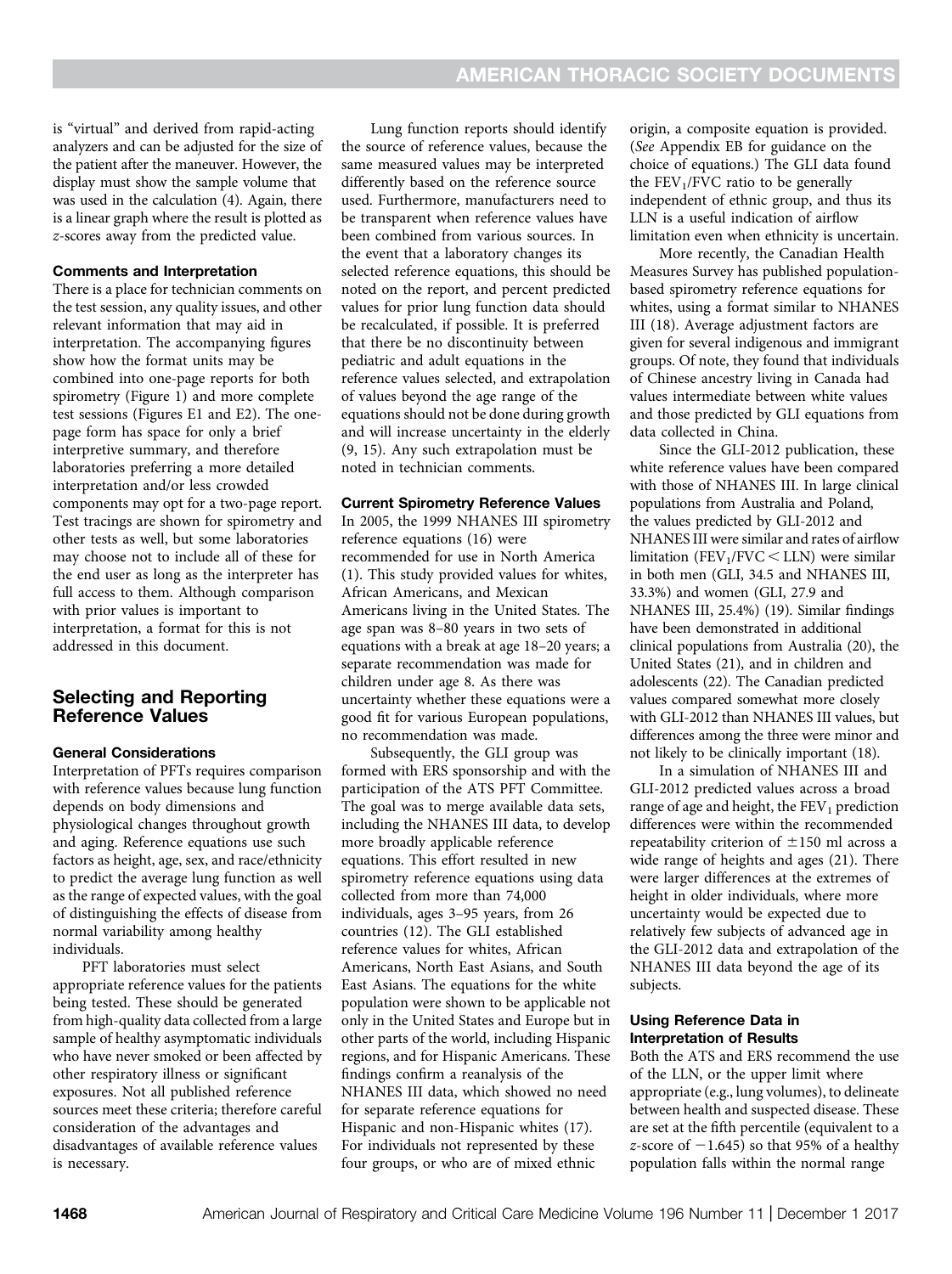and the lowest 5% would be false positives. However, clinical PFTs are typically done when disease is suspected, increasing the pretest probability of an abnormal result so that the false positive rate is much lower in this setting. The LLN does not necessarily need to be the fifth percentile but, with adequate outcome data, could be adjusted higher when the pretest probability is high or lower for population screening (23, 24). More important than the applicability of a particular LLN is recognition of the uncertainty that lies near any dichotomous boundary and where caution is required, especially when results are limited to a single test occasion.

The respiratory community is familiar with using the percent predicted value to describe lung function results; however, this value should not be used to define abnormality. The true LLN is age- and/or height-dependent and therefore will occur at varying percent values in different individuals. The fixed values commonly used (e.g., 80% predicted for FVC, 0.70 for FEV<sub>1</sub>/FVC) are estimates based on middleaged adults, and therefore erroneous clinical decisions based on these fixed cutoffs are more likely to occur in children and in older or shorter adults. Using fixed cutoffs also introduces a sex bias into clinical assessments (25). Interpretation of individual results relative to the range of values expected can be more appropriately incorporated into PFT reports using the recommended linear analog scale.

# Reference Source Recommendations

For spirometry, the GLI-2012 reference values are recommended for use in North America for the ethnic groups represented, as well as in Europe, Australia–New Zealand (26), and other areas with represented populations. For laboratories wishing to maintain continuity, the NHANES III equations also remain recommended for whites (including Hispanics) and African Americans. Use of GLI-2012 is recommended for clinical research studies to facilitate comparisons with international studies (27, 28). The GLI-2012 equations are also preferred for laboratories testing children or adolescents because they permit tracking during this time of rapid lung growth and development without discontinuities due to switching reference sources. The Canadian reference values also provide a useful resource (18). Whatever reference source is used, interpretations

must be based on a parameter-specific lower limit determined from the distribution of the reference data.

For  $D_{\text{L}_\text{CO}}$ , no prior ATS recommendation has been made because of the wide divergence of available reference values. With ATS and ERS sponsorship a GLI group has assembled data from more than 12,000 individuals in 14 countries to develop new (white-only) reference equations from age 5 to 85 years. Publication of these is expected in 2017 (29) and their rapid adoption is recommended.

For plethysmographic or dilutional lung volumes, no recommendation can be made for reference values at this time. A new international project to address this need is underway. (Values from a Canadian study [30] are used as examples in the accompanying figures.)

# Grading the Quality of Pulmonary Function Tests

# **Spirometry**

Whereas considerable attention has been given to guidelines for the procedures to conduct spirometry (2), guidelines to assess the quality of the testing are still needed. The purposes of quality review are to provide feedback to the technicians and, in the clinical setting, to indicate any limitations to the interpretation of the results. In clinical research, quality review helps determine whether a subject can be included in a trial and whether data at any time point can be used in the analysis.

Various quality-grading systems have been reported (31–38) and others have been provided by spirometer manufacturers, but users would benefit from standardized methodology. The system recommended for adults and children is shown in Tables 1 and 2. It is modified from a system that has been used in research and epidemiological studies (16, 18, 38). For younger children, 2–6 years of age, the criteria are modified on the basis of the 2007 ATS/ERS recommendations for spirometry testing in preschool children (39). These systems can be used manually, or as part of spirometry software, assigning a grade (A through F) separately for the quality of FVC and  $FEV<sub>1</sub>$ . In general, tests with a grade of A, B, or C are usable; tests with grade D are suspect; tests with grade E might be used by the interpreter only to show values "within the normal range"

or "at least as high as," without demonstrated repeatability; and tests with grade F should not be used.

The grading system consists of acceptability and repeatability components. An ideal test session conforms to prior ATS/ERS recommendations (2, 39) with at least three acceptable maneuvers and repeatable FVC and  $FEV_1$  values. These criteria were intended to guide technicians to achieve the best possible results, and the goal should be to exceed them because many technicians can achieve better quality tests. However, their strict application may also lead to the exclusion of useful results. A grading system allows the user to evaluate the likelihood that spirometry results are representative of true values in the face of test performance that is not ideal. Failure to achieve optimal tests may be due to underlying disease; thus bias may be introduced into clinical research studies by eliminating subjects with more severe disease. The reviewer must consider whether or not the subject's effort in a maneuver was maximal, and/or whether lack of repeatability could be due to lung disease, using all available information including technician comments. When a test session with a poor-quality grade is used as a baseline for pre/postbronchodilator or longitudinal comparisons, an apparent improvement in values may be the result of better effort or technique

While strict application of the grading criteria can be done by computer software, the reviewer's role is to apply judgment by reviewing the individual curves, which may change the scoring and allow interpretation. For example, if a maneuver in the session is unacceptable only because of excessive back extrapolation volume, it can still be used to confirm repeatability of FVC. Determining whether the subject has exhaled completely is difficult, and one report has suggested that many subjects are unnecessarily excluded by the 2005 ATS/ERS end-of-test criteria (38). The FET is used to determine whether the subject has tried to exhale long enough, and the end of the volume–time curve is assessed to determine whether expiratory flow has ceased, defined as a volume change less than 0.025 L in 1 second. Often the FET is less than 6 seconds, because the software has stopped data collection once this low flow criterion is met, or an artifact during exhalation may be falsely perceived as a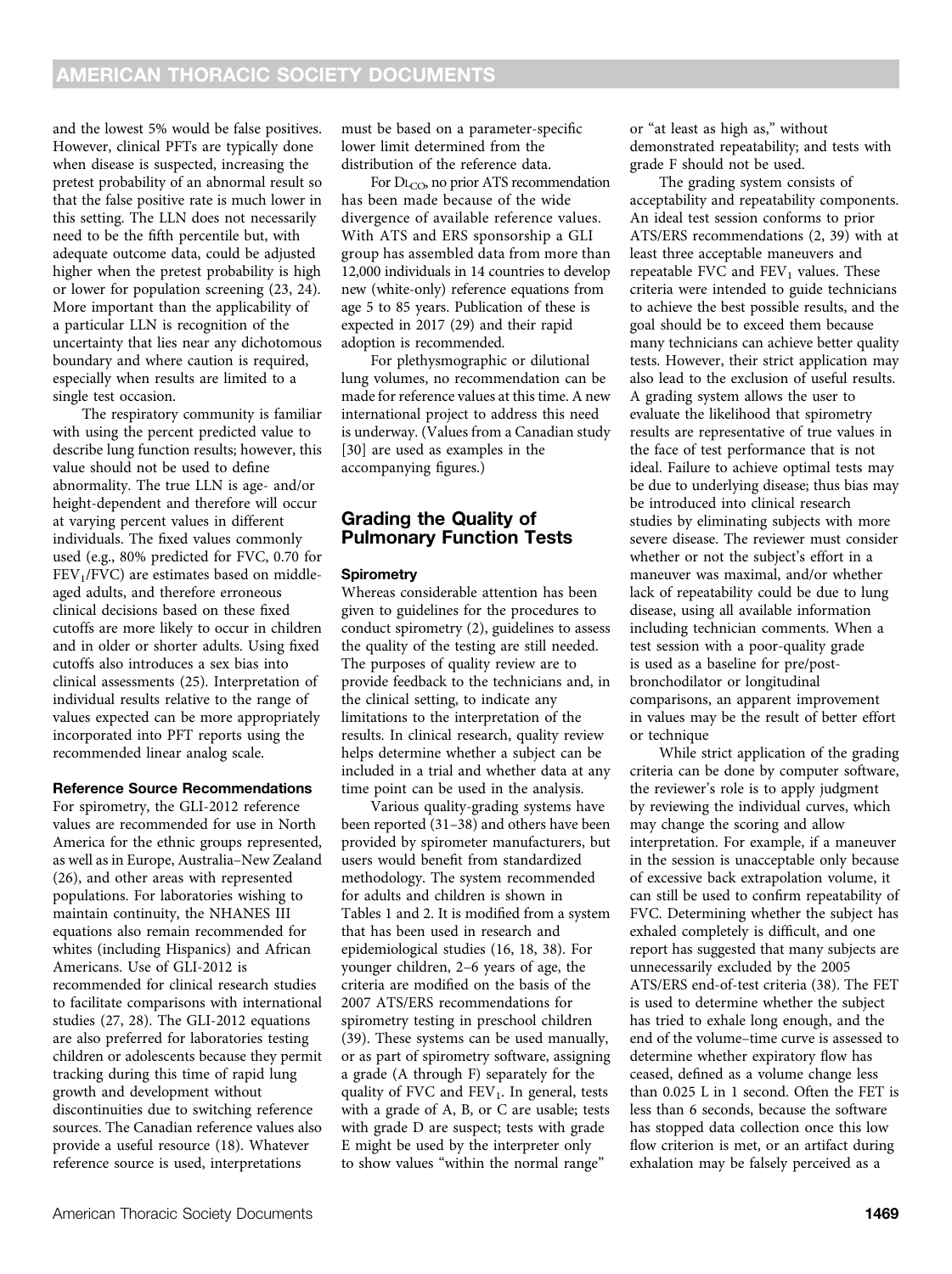| <b>Table 1.</b> Quality Categories for FVC or $FEV1$ in Adults and Children |  |  |  |
|-----------------------------------------------------------------------------|--|--|--|
|-----------------------------------------------------------------------------|--|--|--|

| Grade | Criteria for Adults and Older Children and for Children Aged 2–6 Years                                                             |
|-------|------------------------------------------------------------------------------------------------------------------------------------|
| Α     | $\geq 3$ acceptable tests with repeatability within 0.150 L<br>for age 2–6, 0.100 L, or 10% of highest value, whichever is greater |
| В     | $\geq$ 2 acceptable tests with repeatability within 0.150 L<br>for age 2-6, 0.100 L, or 10% of highest value, whichever is greater |
| C     | $\geq$ 2 acceptable tests with repeatability within 0.200 L<br>for age 2–6, 0.150 L, or 10% of highest value, whichever is greater |
| D     | $\geq$ 2 acceptable tests with repeatability within 0.250 L<br>for age 2–6, 0.200 L, or 10% of highest value, whichever is greater |
| E     | One acceptable test                                                                                                                |
| F     | No acceptable tests                                                                                                                |

FVC or FEV<sub>1</sub> are each graded separately. The quality categories for FVC and FEV<sub>1</sub> are the same, but the definition of an acceptable curve differs in that FEV<sub>1</sub> acceptability does not consider anything after the first second, whereas FVC does (see Table 2). The adult quality criteria extend to children age 7 or greater. Information on adults and children age 7 or greater is based on Reference 2. Information on children aged 2 to 6 is based on Reference 39.

plateau, thus stopping data collection and underestimating FET and FVC. Subjects should be verbally encouraged to continue the expiratory effort at the end of the maneuver to obtain optimal results (2). The technician and/or reviewer must make a determination as to whether or not end-of-test criteria were met and whether the data are useful. Some subjects, especially children and adolescents, cannot exhale for the required 3 or 6 seconds. If these subjects have a 1-second plateau, and the reviewer judges that these maneuvers represent a maximum FVC, the grade should be adjusted higher. Subjects with airflow obstruction may never reach a plateau even at the suggested 15 second limit and may have nonrepeatable FVC values only because of a difference in FET. Similarly, subjects with restrictive lung disease

may reach an early plateau and may not be able to maintain a 6-second effort. The results may still be considered acceptable in such cases and an appropriate comment by the reviewer should be made.

 $FEV<sub>1</sub>$  is graded separately because even test efforts that are clearly unacceptable for FVC may contain a valid measurement of  $FEV<sub>1</sub>$  (or  $FEV<sub>0.75</sub>$ , the forced expiratory volume exhaled in the first 0.75 s of the FVC maneuver, and a recommended measure in preschool children) (2, 39). Anything that occurs later in the flow–time tracing (e.g., early termination, cough artifacts) does not affect the  $FEV_1$  or  $FEV_{0.75}$  value, and thus these may be used even with end-of-test errors.

Despite the attention paid to expiratory parameters, the most common reason for

Table 2. Spirometry Test Acceptability Requirements for Adults and for Children

1. A good start of exhalation with extrapolated volume < 5% of FVC or 0.150 L, whichever is greater (For age 2–6, extrapolated volume  $<$  12.5% of FVC or 0.080L)

- 2. Free from artifacts
- 3. No cough during first second of exhalation (for  $FEV<sub>1</sub>$ )
- 4. No glottis closure or abrupt termination (for FVC)
- 5. No early termination or cutoff (for FVC). Timed expiratory volumes can be reported in maneuvers with early termination, but FVC should be reported only with qualification. (For age 2–6, if cessation of effort occurs at greater than 10% of peak flow, then the maneuver should be classified as showing premature termination; although timed expiratory volumes can be reported in maneuvers with early termination, FVC should not)
- 6. Maximal effort provided throughout the maneuver
- 7. No obstructed mouthpiece

 $FVC$  and  $FEV<sub>1</sub>$  are each considered separately for acceptability.  $FEV<sub>1</sub>$  acceptability does not consider anything after the first second, whereas FVC does. The adult acceptability criteria extend to children age 7 or greater. Information on adults and children age 7 or greater is based on Reference 2. Information on children aged 2 to 6 is based on Reference 39.

low FVC,  $FEV_1$ , and PEF values is an incomplete inhalation. Achievement of maximal inhalation is best assessed by measures of repeatability and also by the consistency of the shape of the flow– volume or volume–time curve (40).

FVC maneuvers that have lower PEF values compared with others in a session may produce higher  $FEV<sub>1</sub>$  values due to the negative effort dependence of flow. The technician should coach forceful initiation of the FVC maneuver (i.e., blast), to achieve the fastest/highest PEF (41). Rounded peaks on the flow–volume curve may reflect submaximal blasts that can increase variability in both FVC and  $FEV<sub>1</sub>$ .

#### Lung Volumes

Quality review of lung volume measurement is more challenging as a variety of methods are available, including body plethysmography, nitrogen washout, helium dilution, and radiographic imaging. We are not aware of any quality-grading systems that have been validated for the measurement of absolute lung volumes. Until a validated system is available, we recommend adherence to the 2005 ATS/ERS recommendations for the measurement of lung volumes (3). If the acceptability and/or repeatability criteria are not met but these data are reported, a comment should be included to caution users of the test results.

### Diffusing Capacity (Transfer Factor)

The  $DI_{CO}$  (or  $T_{LCO}$ ) test is complex, involving a number of technical factors, and variability can be high. In the absence of quality-grading systems that have been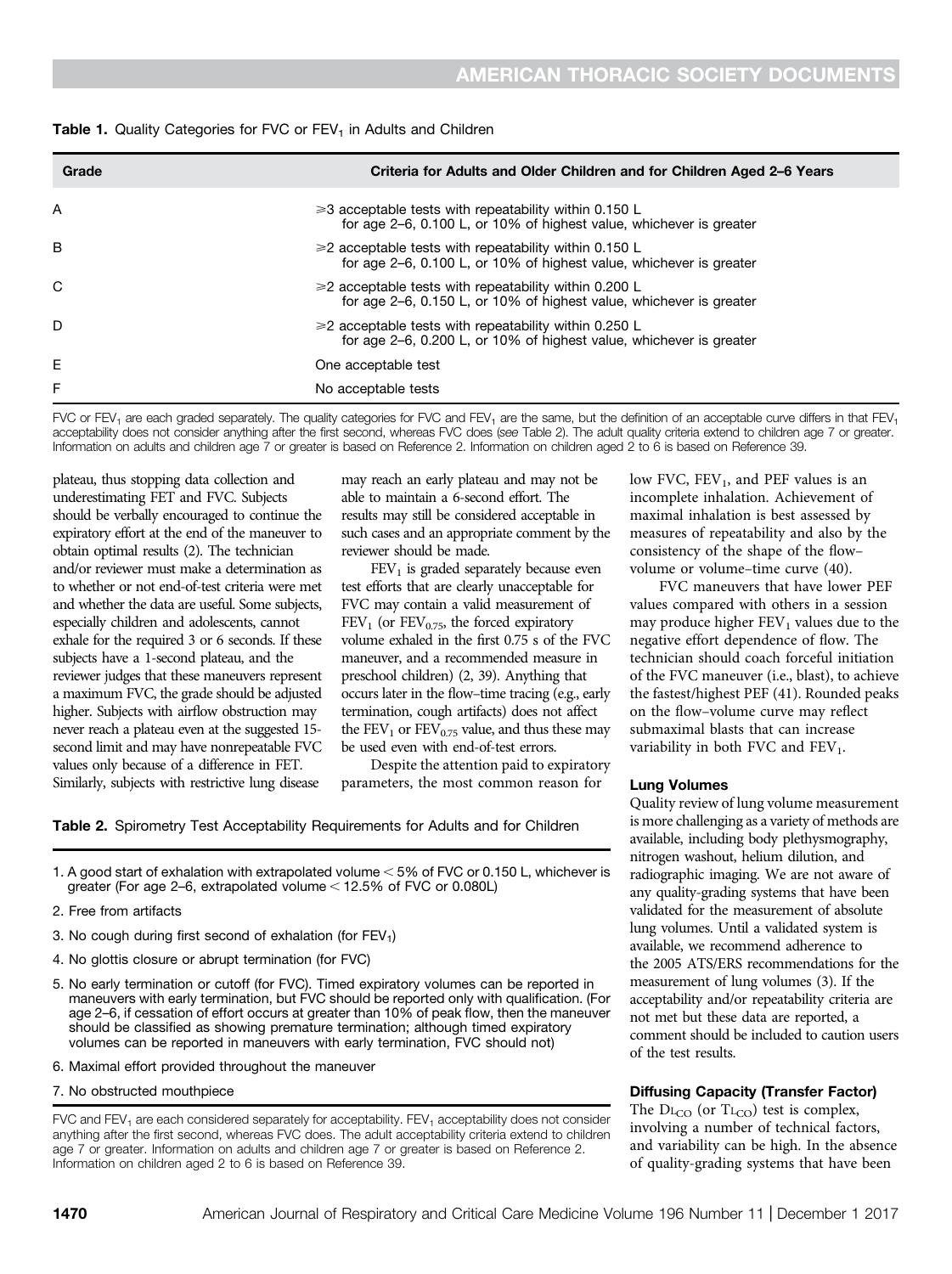#### **Table 3.** Quality Grading for  $D_{\text{L}_{CO}}$  Maneuvers

| Grade | <b>Vı/VC</b> | <b>Breathhold Time</b>                    | <b>Sample Collection</b> |  |  |  |  |
|-------|--------------|-------------------------------------------|--------------------------|--|--|--|--|
| A     | ≥90%*        | $8 - 12s$                                 | $≤4$ s                   |  |  |  |  |
| B     | ≥85%         | $8 - 12s$                                 | $≤4$ s                   |  |  |  |  |
| C     | ≥80%         | $8 - 12$ s                                | ≤5s                      |  |  |  |  |
| D     | ≥80%         | $<8$ or $>12$ s                           | ≤5s                      |  |  |  |  |
| F     |              | Any test not meeting Grade A, B, C, or D. |                          |  |  |  |  |

Definition of abbreviations:  $D_{\text{LCO}}$  = diffusing capacity of the lung for carbon monoxide; VC = largest vital capacity in the same test session;  $V =$  inspired volume.

\*Or Vi/VC  $\geq$  85% and V<sub>A</sub> within 0.200 L or 5% of V<sub>A</sub> from another acceptable maneuver.

validated using the new recommendations (6), a grading scheme based on maneuver acceptability is proposed (Table 3). The average DL<sub>CO</sub> value from at least two grade A  $DL<sub>CO</sub>$  maneuvers that are repeatable within 2 ml/min/mm Hg, or 0.67 mmol/min/kPa, should be reported. If only one grade A maneuver is acquired, the D<sub>LCO</sub> value from that maneuver is reported. If only maneuvers with grades B to D are available,  $DL_{CO}$  values from these might still have clinical utility; therefore the average of the two best graded of these maneuvers should be reported, but this must be noted to caution the interpreter of the test results. Maneuvers with grade F are not usable.

#### The Quality Reviewer

In the clinical pulmonary function laboratory, technicians, supervisors/ managers, or computer software can assign quality grades, whereas in the clinical research setting, an independent quality reviewer is commonly used. This reviewer should be an expert in pulmonary function testing and have extensive experience, both in direct testing and in monitoring testing performed by others. If more than one reviewer is used, comparisons across reviewers should be done to ensure consistency, for example, with a blinded sample of good and bad test sessions.

# **Conclusions**

The ATS PFT Committee believes that wide adoption of the formats presented above and their underlying principles by equipment manufacturers and pulmonary function laboratories can improve the interpretation, communication, and understanding of test results. Limiting the number of parameters reported and showing the LLN next to the measured value should improve interpretive accuracy, particularly for those less experienced. Consistency in the order of important data and reserving the word percent to percent predicted value should reduce errors. Showing the measured values relative to the normal distribution in a simple linear graphic (with or without reporting a z-score) can enhance understanding of the result. Newer reference values for spirometry expand the applicable age range and ethnicities and eliminate troublesome jumps between equations during growth. New international (albeit only white) reference values for diffusing capacity will help to resolve a long-standing problem. Quality review of PFTs needs to move beyond "did, or did not, meet ATS standards," but a grading system is most helpful if the grades have a common meaning; therefore adoption of a uniform system is desirable.  $\blacksquare$ 

This official technical statement was prepared by an ad hoc subcommittee of the ATS Committee on Proficiency Standards for Pulmonary Function Laboratories.

BRUCE H. CULVER, M.D. (Chair) ALLAN L. COATES, M.D. (Co-Chair) CRISTINE E. BERRY, M.D., M.H.S. PATRICIA K. CLARKE, R.R.T., R.P.F.T. BRIAN L. GRAHAM, PH.D. TEAL S. HALLSTRAND, M.D., M.P.H. JOHN L. HANKINSON, PH.D. DAVID A. KAMINSKY, M.D. NEIL R. MACINTYRE, M.D. MEREDITH C. MCCORMACK, M.H.S., M.D.

MARGARET ROSENFELD, M.D., M.P.H. SANJA STANOJEVIC, PH.D. JACK WANGER, M.SC., R.R.T., R.P.F.T. DANIEL J. WEINER, M.D.

Author Disclosures: D.A.K. served as a speaker for MGC Diagnostics. N.M. served as a consultant for Alana, Breathe Technologies, InspiRx Pharmaceuticals, and Ventec; and as a speaker for Medtronic.

M.M. received research support from Boehringer Ingelheim Pharmaceuticals; and received royalties for authorship from UpToDate. J.W. served as a speaker and consultant for MGC Diagnostics; as a consultant for Vitalograph; and on an advisory committee for Methapharm. B.H.C., C.E.B., P.K.C., A.L.C., B.L.G., T.S.H., J.H., M.R., S.S., and D.J.W. reported no relationships with relevant commercial interests.

#### References

- 1. Pellegrino R, Viegi G, Brusasco V, Crapo RO, Burgos F, Casaburi R, Coates A, van der Grinten CP, Gustafsson P, Hankinson J, et al. Interpretative strategies for lung function tests. Eur Respir J 2005;26: 948–968.
- 2. Miller MR, Hankinson J, Brusasco V, Burgos F, Casaburi R, Coates A, Crapo R, Enright P, van der Grinten CP, Gustafsson P, et al.; ATS/ERS Task Force. Standardisation of spirometry. Eur Respir J 2005;26: 319–338.
- 3. Wanger J, Clausen JL, Coates A, Pedersen OF, Brusasco V, Burgos F, Casaburi R, Crapo R, Enright P, van der Grinten CP, et al. Standardisation of the measurement of lung volumes. Eur Respir J 2005;26:511–522.
- 4. Macintyre N, Crapo RO, Viegi G, Johnson DC, van der Grinten CP, Brusasco V, Burgos F, Casaburi R, Coates A, Enright P, et al. Standardisation of the single-breath determination of carbon monoxide uptake in the lung. Eur Respir J 2005;26: 720–735.
- 5. Culver BH. How should the lower limit of the normal range be defined? Respir Care 2012;57:136–145, discussion 143–145.
- 6. Graham BL, Brusasco V, Burgos F, Cooper BG, Jensen R, Kendrick A, MacIntyre NR, Thompson BR, Wanger J. 2017 ERS/ATS standards for single-breath carbon monoxide uptake in the lung. Eur Respir J 2017; 49:1600016.
- 7. Hildon Z, Allwood D, Black N. Impact of format and content of visual display of data on comprehension, choice and preference: a systematic review. Int J Qual Health Care 2012;24:55-64.